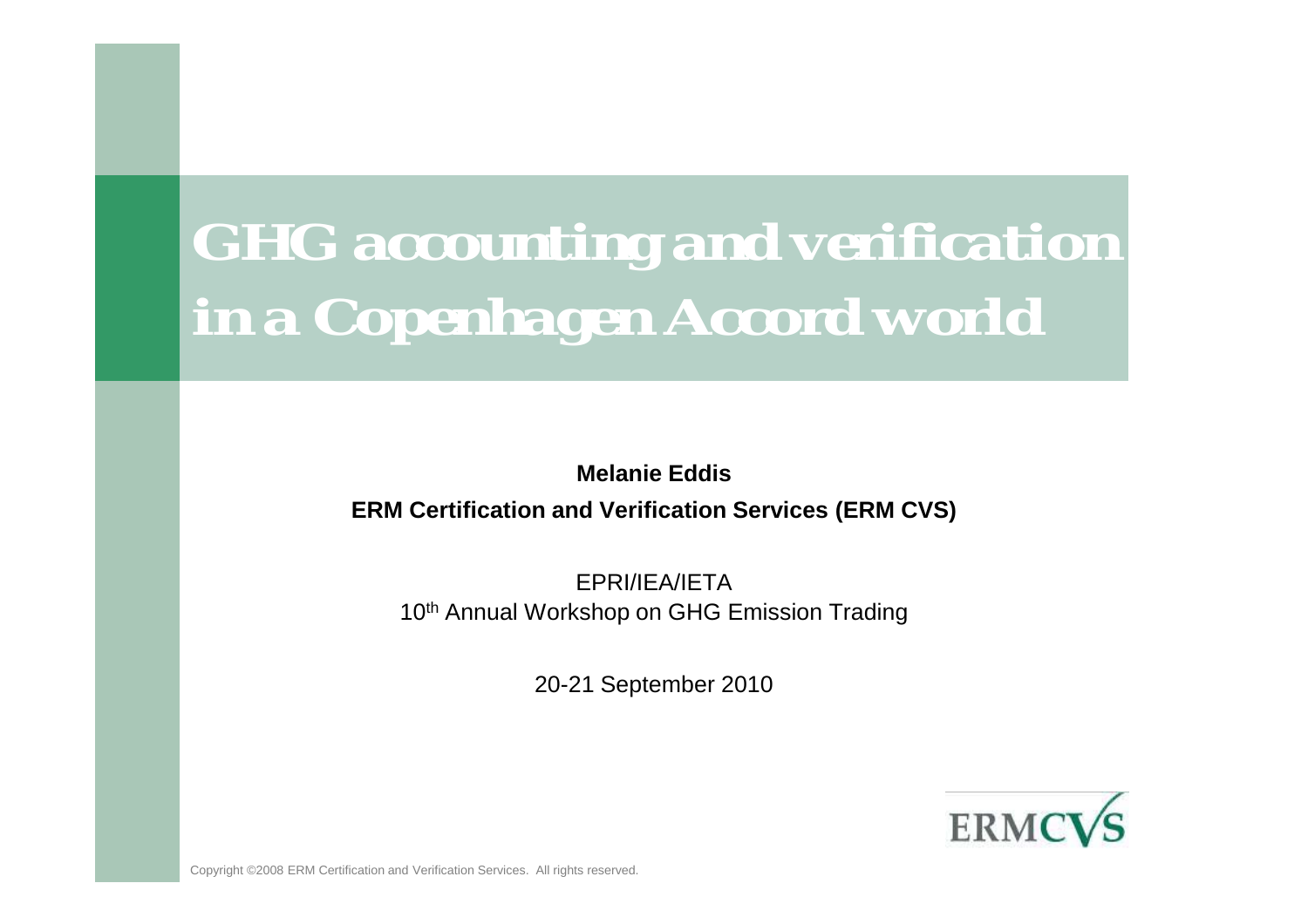#### *Yesterday ……*

- • We heard that
	- A Global Market needs a global price
- • But we also heard that
	- $-$  The market is fragmenting
- • But that leaves a question:
	- $-$  Is global price possible in a fragmented market?

How can Monitoring, Reporting and Verification help?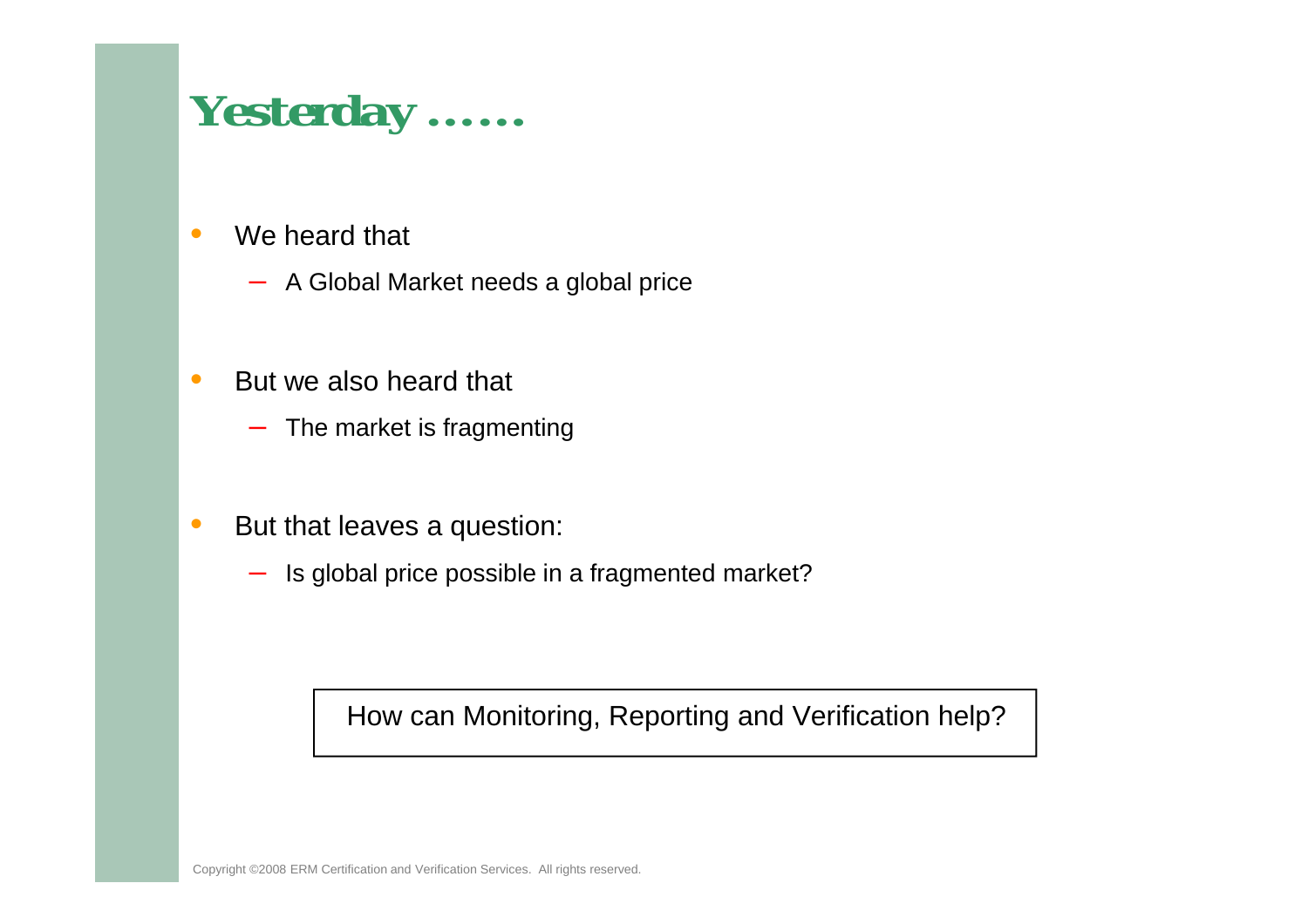#### *Why Monitoring, Reporting, Verification (MRV)?*

- • Program Accounting Rules
	- Sources and gases (Inclusions/exclusions)
	- Boundaries (geographic, organizational, operational)
	- **Baselines**
	- Calculation methodologies
	- **Lating Contracts** Equipment requirements (eg metering)
- • Data quality
	- Equipment calibration and maintenance
	- Data collection and management
	- Quality control
	- Reporting



- • AND….Verification to confirm
	- **Compliance**
	- **Quality**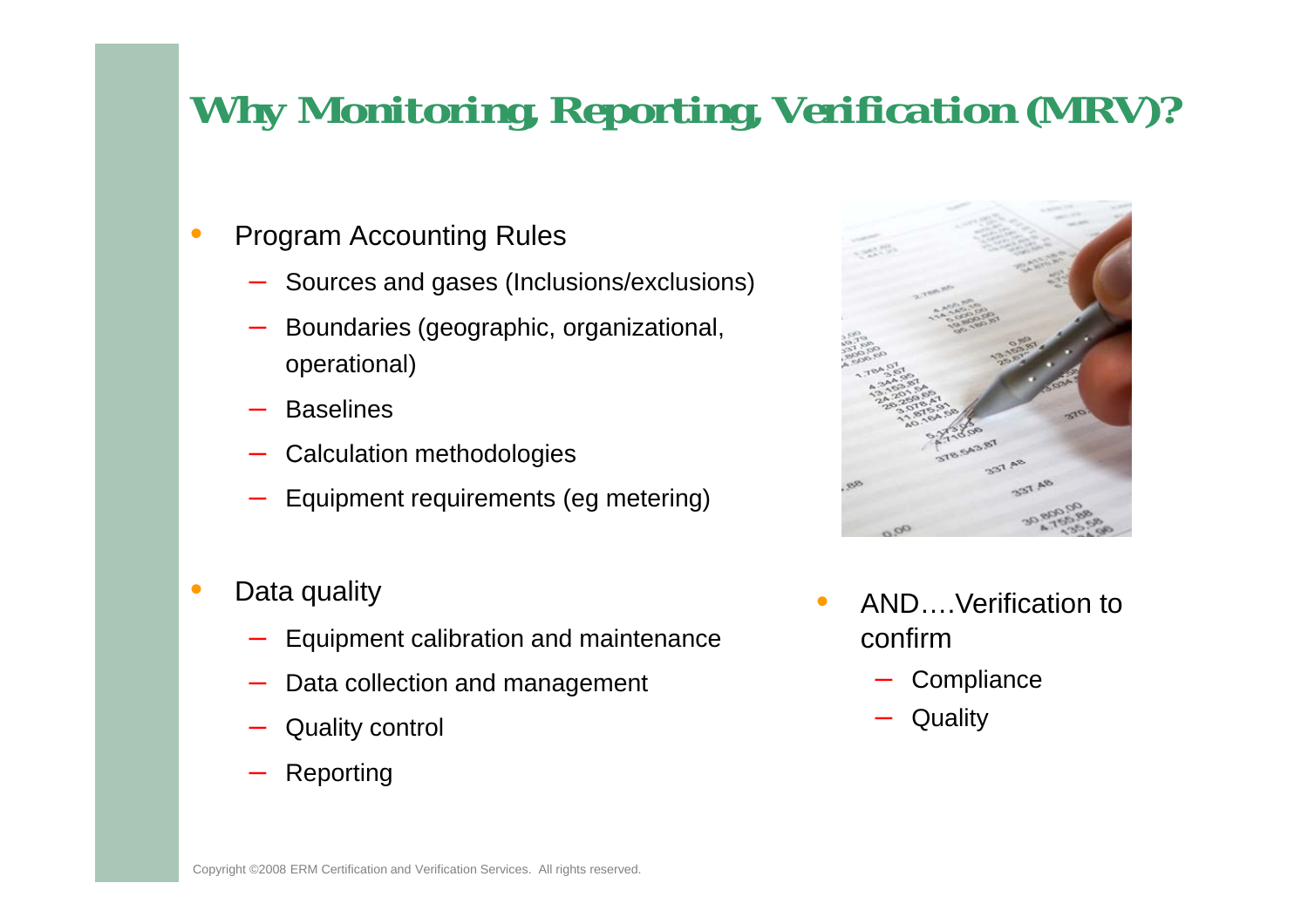# *eg: MRV principles vary*

|                           | <b>CDM</b> | <b>ISO14064:2</b> | <b>EU ETS</b> | <b>TCR</b> |
|---------------------------|------------|-------------------|---------------|------------|
| Accuracy                  | yes        | yes               | yes           | yes        |
| Completeness              | yes        | yes               | yes           | yes        |
| Consistency               | yes        | yes               | yes           | yes        |
| <b>Transparency</b>       | yes        | yes               | yes           | yes        |
| Relevance                 | yes        | yes               |               | yes        |
| Credibility               | yes        |                   |               |            |
| <b>Reliability</b>        | yes        |                   |               |            |
| <b>Impartiality</b>       | yes        |                   |               |            |
| Confidentiality           | yes        |                   |               |            |
| Conservativeness          | yes        | yes               |               |            |
| <b>Cost effectiveness</b> |            |                   | yes           |            |
| <b>Materiality</b>        |            |                   | yes           | yes        |
| <b>Faithfulness</b>       |            |                   | yes           |            |
| Continuous improvement    |            |                   | yes           |            |
| <b>Trueness</b>           |            |                   | yes           |            |
| Uncertainty               |            |                   | yes           |            |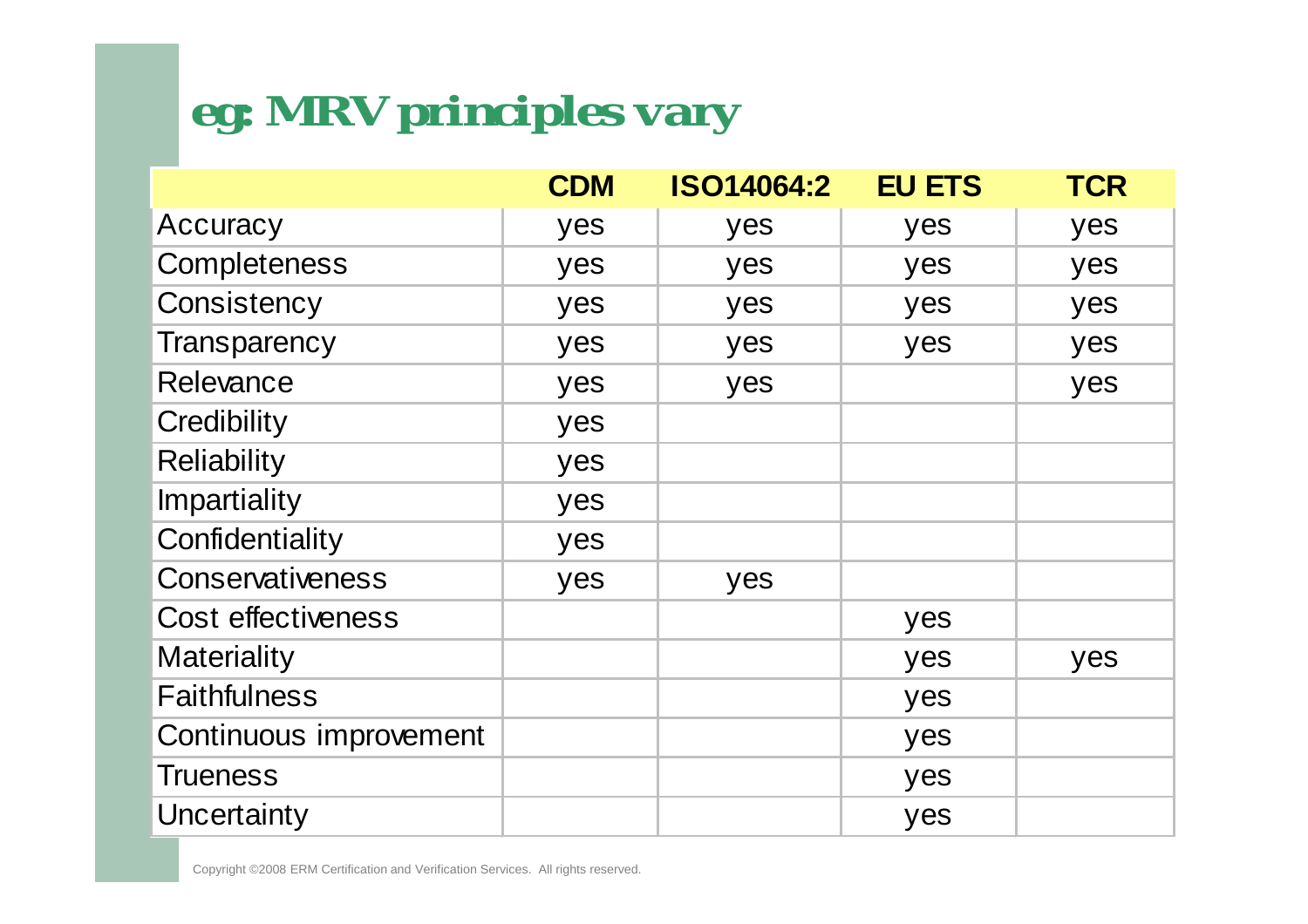## *Assurance provided by verification varies..*

- $\bullet$  Basics of the verification may look the same, but the detail can vary widely, for example
	- sample size,
	- depth of evidence,
	- training and competence
	- reporting requirements
	- COI
	- materiality
- • …..and of course the requirements of the accreditation body on the organisation



Reasonable Assurance

*Absolute Assurance*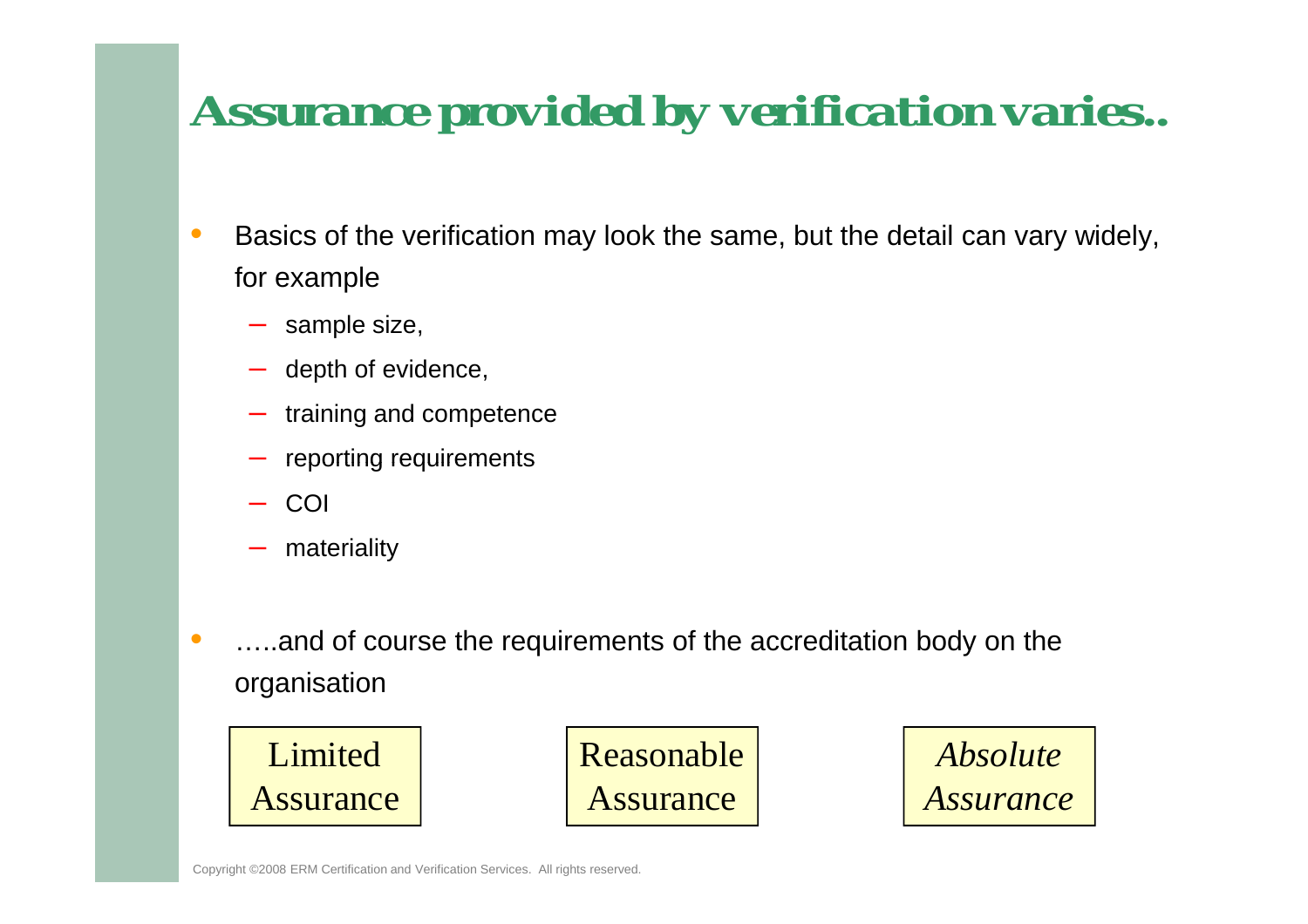#### *Oversight varies…*

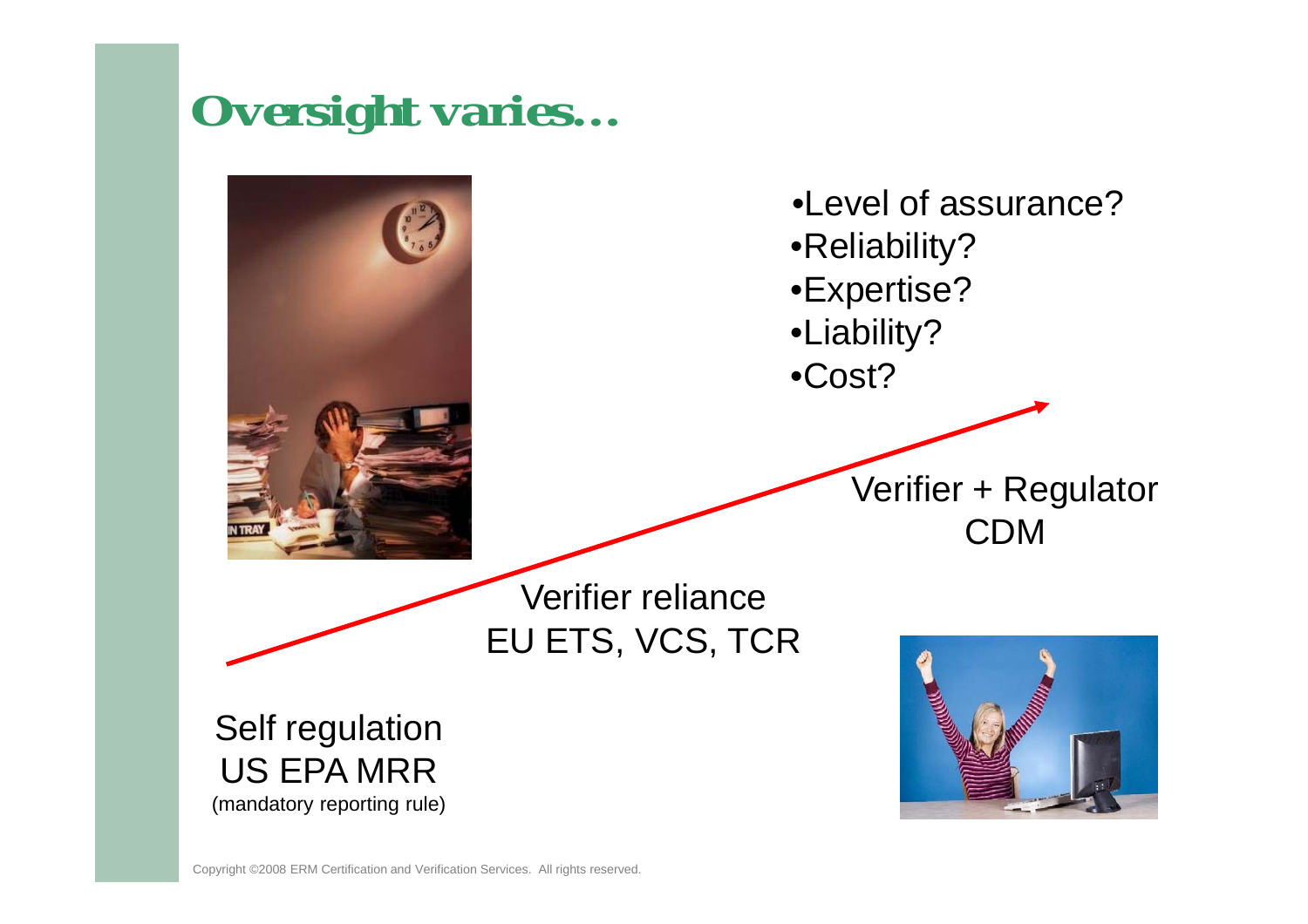#### *Evolution of MRV*

- • Early movers (UK ETS, GHG Protocol, EU ETS) set a basis
- • New programs add 'improvements', may 'reinvent the wheel', and always customise
- • The result? –Many discrete 'species' of GHG commodity (or just different 'breeds')

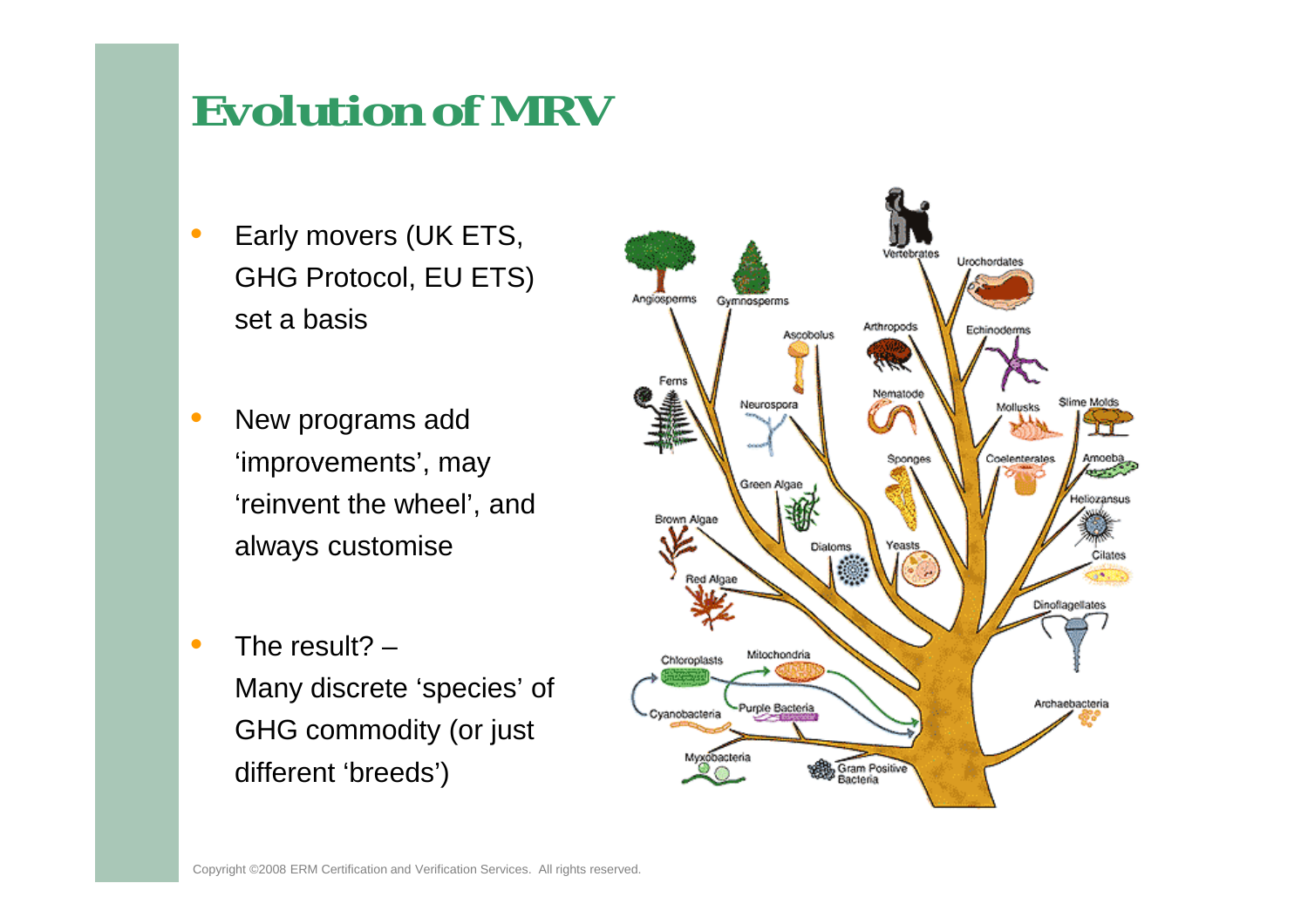## *If all are not equal?*

- •Closed systems?
- •Pragmatism and trust?
- •Gateways (higher quality instruments will have a wider market)?
- •Gradual convergence (eg to ISO14064 standards)?